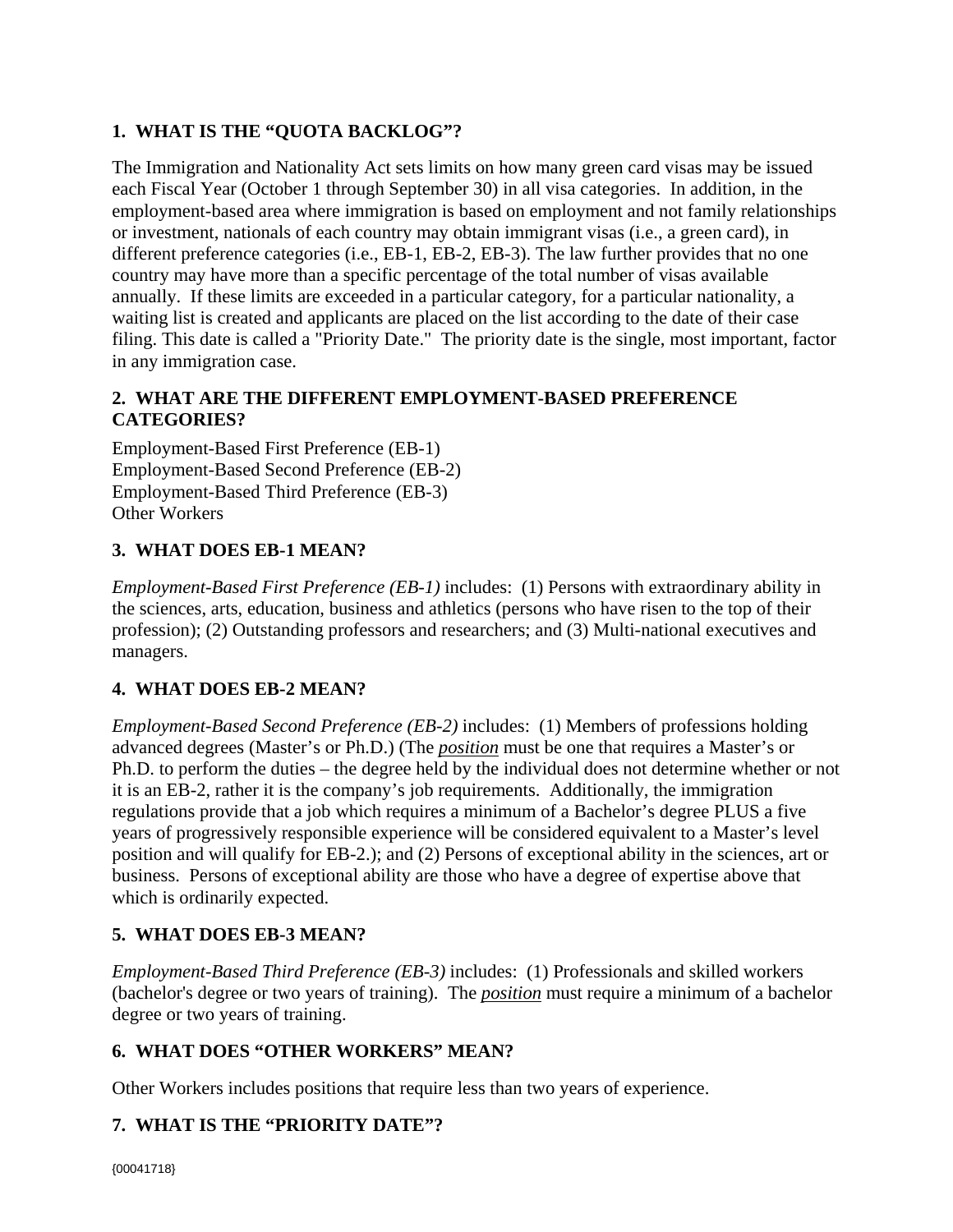If your category is employment-based and requires a labor certification, the priority date is established on the date a labor certification is filed with the State Workforce Agency. If your category is employment-based but does not require a labor certification, then the priority date is established on the date the CIS receives the I-140 Immigrant Visa Petition. However, the priority date does not attach to your case until the I-140 has been approved.

# **8. WHY IS THE PRIORITY DATE IMPORTANT?**

In order for an individual to obtain an immigrant visa, a visa number must be available to you. This is referred to as the priority date being "current." The priority date is current if there is no backlog in the category, or if the priority date is on or before the date listed as current in the State Department's monthly Visa Bulletin. This Bulletin is accessible at [www.travel.state.gov.](http://www.travel.state.gov./) You may sign up online to have the Visa Bulletin automatically e-mailed to you by the State Department each month.

# **9. CAN I GET AHEAD ON THE QUOTA BACKLOG LIST?**

There is no way to get ahead on the list, other than filing an Immigrant Visa Petition in a higher preference category, provided that the individual and/or their position meet the criteria to do so. Otherwise, the individual must wait until eligible to apply along with others on the list before proceeding with filing the last step in the green card process. The last step is accomplished by filing an application to adjust status to that of a lawful permanent resident in the U.S., or by obtaining an immigrant visa at a U.S. Consulate abroad.

# **10. THE I-140 FILED ON MY BEHALF WAS BASED ON A LABOR CERT SUBSTITUTION. WHAT IS MY PRIORITY DATE?**

The Priority Date is determined by the CIS. We will know the Priority Date upon issuance of an I-140 Petition Approval Notice.

# **11. WHAT IS THE DIFFERENCE BETWEEN THE VISA CATEGORY BEING "U" (UNAVAILABLE) AND " MM/DD/YY" (QUOTA BACKLOG)?**

Unavailable means that there are no more visas available at all for the month. If there is a date noted (i.e. 07-01-02), it is considered to be the cut-off date, and that means that there is a "quota backlog". Only individuals who have a priority date earlier than the cut-off date may move forward with the permanent resident process.

# **12. WHAT DOES "C" MEAN?**

"Current" – this means that there is no quota backlog in this category.

# **13. WHAT DOES IT MEAN TO BE "CURRENT"?**

If there is a "C" in your employment-based category on the Visa Bulletin, then there is no quota backlog and you may proceed with your I-485 adjustment application or immigrant visa application.

# **14. IF THE VISA BULLETIN SHOWS A DATE OF 6-1-02 AND MY PRIORITY DATE IS 6-1-02, IS MY PRIORITY DATE CURRENT?**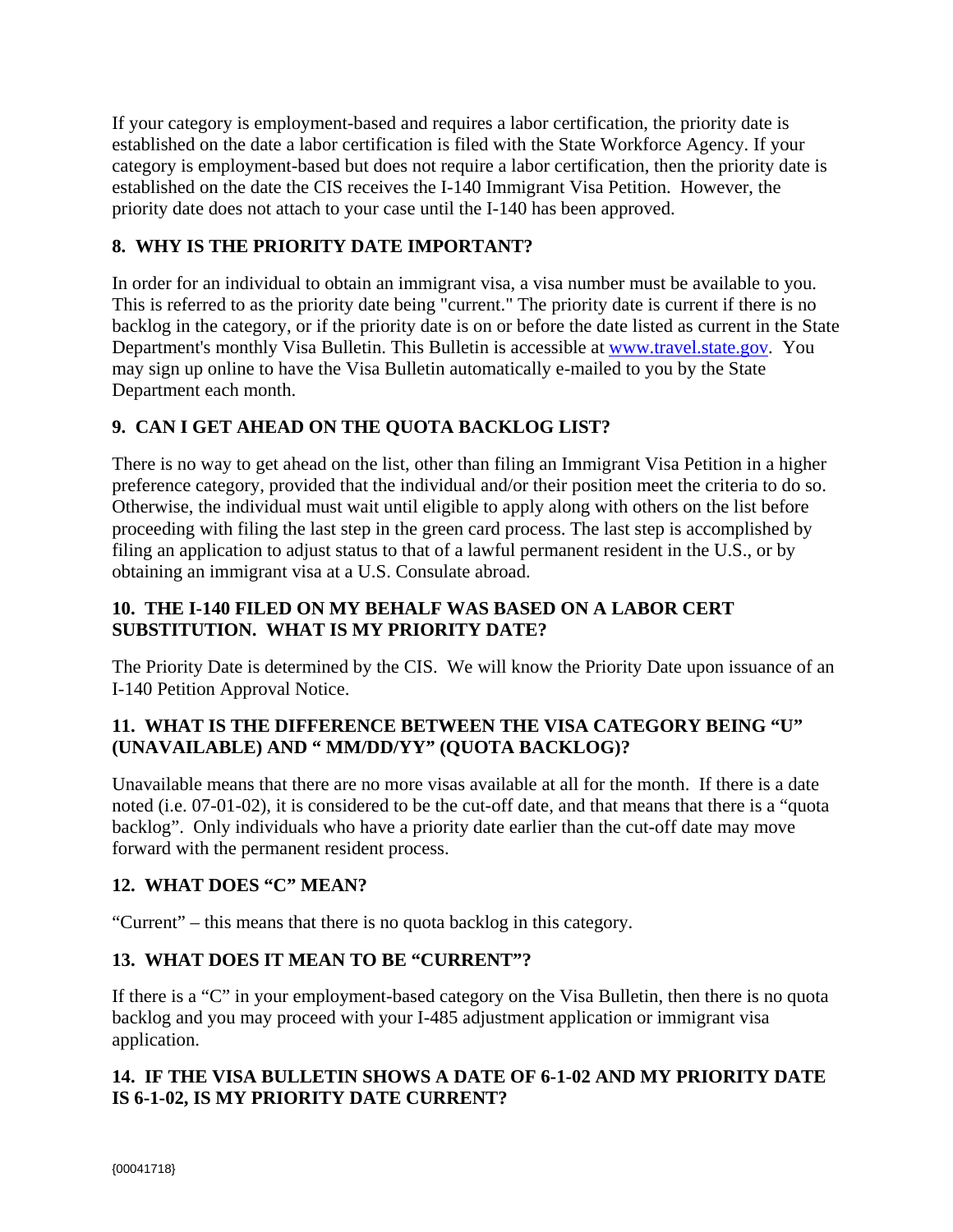No. In order for the priority date to be current, it must be a date prior to the date published in the visa bulletin.

# **15. HOW OFTEN DO THE BACKLOGS CHANGE AND WILL THEY IMPROVE?**

Each month, the State Department issues the visa bulletin, usually in the middle of the month. When the bulletin is issued, it will provide information that will take effect on the first day of the following month. (i.e., on 9-12-05, the DOS released the dates effective as of 10-1-05). Depending on the availability of immigrant visas, the priority dates in each category and for each country can change each month. However, please note that the priority dates can also stay the same. They can move very slowly or progress by several months or years. They can move forward or backward. Therefore, there is no way to anticipate what the priority date will be in a future month or when a category will become current**.** 

## **16. THE CUT-OFF DATE IS JANUARY 1, 2000. DOES THIS MEAN THAT IT WILL TAKE 5 YEARS BEFORE THE PRIORITY DATE WILL BECOME CURRENT?**

No. It all depends on how many visas are used. Please see the answer to the above question.

# **17. I HAVE AN APPROVED I-140 PETITION WITH MY PREVIOUS EMPLOYER AND MY CURRENT EMPLOYER IS SPONSORING ME NOW FOR A GREEN CARD. WHAT IS MY PRIORITY DATE?**

You may use the Priority Date attached to the approved I-140 Petition. The Priority Date will be printed in the top portion of the Form I-797 Approval Notice. You may use this priority date when you are eligible to file your adjustment or immigrant visa application based on your current employer's green card process.

## **18. VISA AVAILABILITY IS BASED ON COUNTRY. IS THAT COUNTRY OF CITIZENSHIP OR COUNTRY OF BIRTH?**

Your country of *birth* is what determines your country of chargeability.

# **19. MY SPOUSE WAS BORN IN A DIFFERENT COUNTRY THAN I WAS. SINCE THE I-485 IS BASED ON MY EMPLOYMENT, DOES MY SPOUSE'S COUNTRY OF BIRTH HELP ME?**

Your spouse's country of birth may also be used to determine chargeability. For instance, if you were born in India, but your spouse was born in France and there is a quota backlog for India, but no quota backlog for France in your preference category, you and your spouse may proceed with your immigrant process based on your spouse's country of birth.

#### **20. BOTH MY WIFE AND I WERE BORN IN INDIA AND MY PRIORITY DATE IS NOT CURRENT. OUR CHILD WAS BORN IN THE UNITED KINGDOM AND THE PRIORITY DATE FOR THAT COUNTRY IS CURRENT? CAN WE USE OUR CHILD'S COUNTRY OF BIRTH FOR ELIGIBILITY?**

No. You can use your spouse's country of birth for eligibility. However, your child's country of birth cannot be used.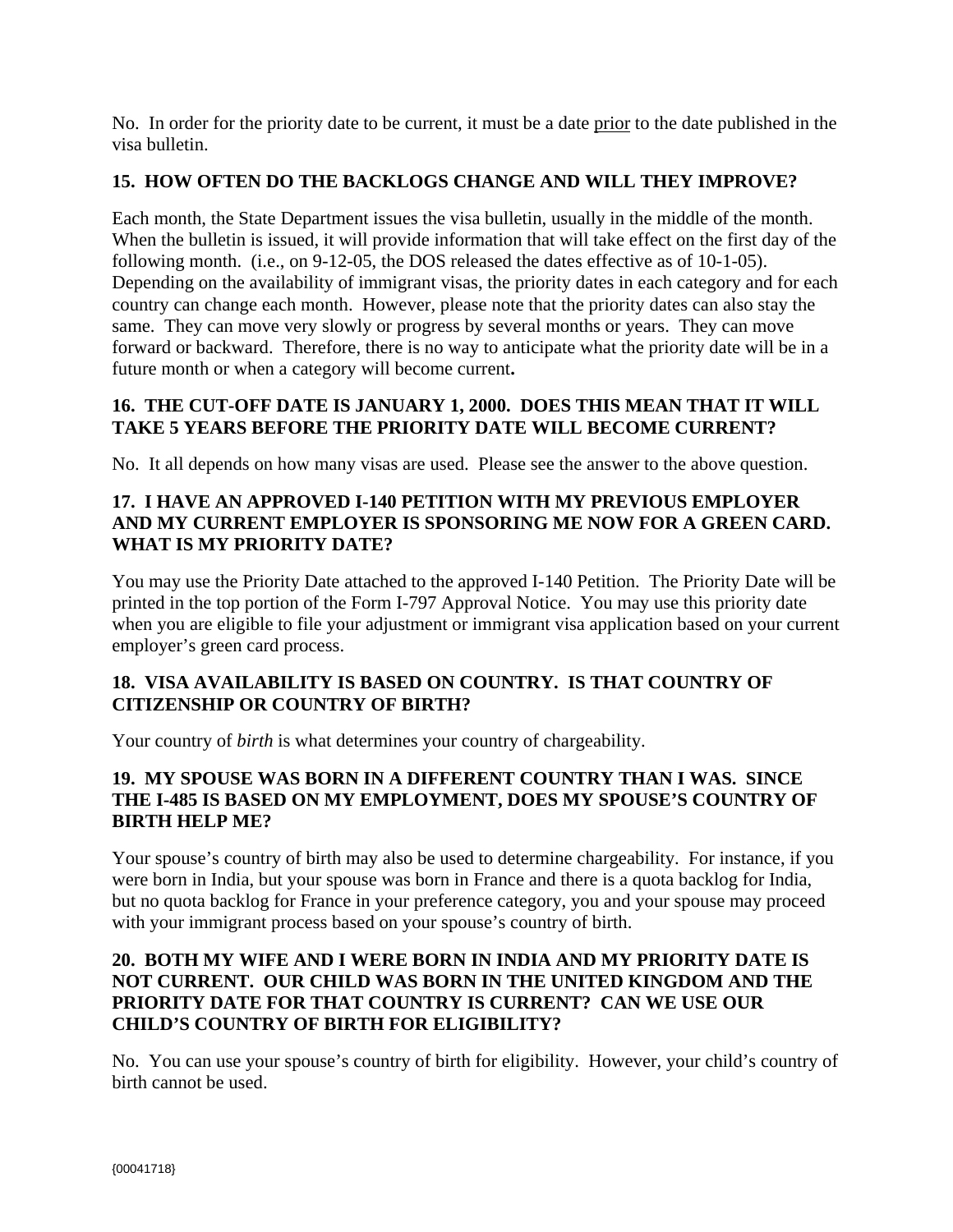# **21. I HAVE HEARD THAT ONLY THOSE INDIVIDUALS FROM INDIA AND CHINA ARE SUBJECT TO QUOTA BACKLOGS. I WAS NOT BORN IN ONE OF THOSE COUNTRIES. DO QUOTA BACKLOGS APPLY TO ME?**

Yes. Quota backlogs can apply to everyone, regardless of where they are from. While the backlogs have typically affected some countries more than others, note that on the October Visa Bulletin, the backlogs apply to all countries for the EB-3 preference category.

# **22. MY EMPLOYER HAS A LABOR CERTIFICATION PENDING ON MY BEHALF. DO QUOTA BACKLOGS AFFECT THE PROCESSING OF THE APPLICATION?**

No. The labor certification process is not affected by quota backlogs.

# **23. CAN I CHANGE THE VISA CATEGORY AND/OR REFILE THE LABOR CERTIFICATION TO GET AROUND THE QUOTA BACKLOGS?**

No. The visa category cannot be changed once the labor certification (or I-140 if there is no labor certification) has been filed. Also, since quota backlogs are based on the filing date, it is not in your interest to refile a case now and obtain a 2005 or later priority date.

# **24. THE LABOR CERTIFICATION FILED ON MY BEHALF WAS APPROVED. CAN THE COMPANY STILL FILE THE I-140 PETITION IF THE PRIORITY DATE IS NOT CURRENT?**

Yes. The filing and adjudication of an I-140 is not affected by the quota backlogs.

## **25. MY I-485 WAS ALREADY APPROVED. HOWEVER, MY DEPENDENT'S APPLICATION IS STILL PENDING AND MY PRIORITY DATE IS NO LONGER CURRENT. IS MY DEPENDENT'S APPLICATION AFFECTED BY THE QUOTA BACKLOG SINCE MY APPLICATION IS APPROVED?**

Yes. Even through your case was approved, your dependent's application is still based on your priority date. The CIS cannot approve the dependent's application until the priority date is current.

# **26. THE QUOTA BACKLOGS WERE NOT IN AFFECT WHEN I FILED MY I-485 APPLICATION. DOES THIS OCTOBER QUOTA BACKLOG AFFECT ME?**

Yes. The CIS can work on the pending application. However, they cannot approve the application unless the priority date is current.

## **27. THE I-140 AND I-485 WERE CONCURRENTLY FILED AND BOTH ARE PENDING AT CIS. WILL THE I-140 BE PROCESSED IF THE PRIORITY DATE IS NO LONGER CURRENT AND THE I-485 CANNOT BE APPROVED?**

Yes. The CIS will continue to process the I-140 and it can be approved, regardless of the quota backlog**.** 

# **28. CAN I INQUIRE REGARDING THE STATUS OF AN I-485 CURRENTLY PENDING AT CIS IF I AM SUBJECT TO A QUOTA BACKLOG?**

{00041718} No. Under CIS guidelines, inquiries may not be made on a case unless the priority date is current.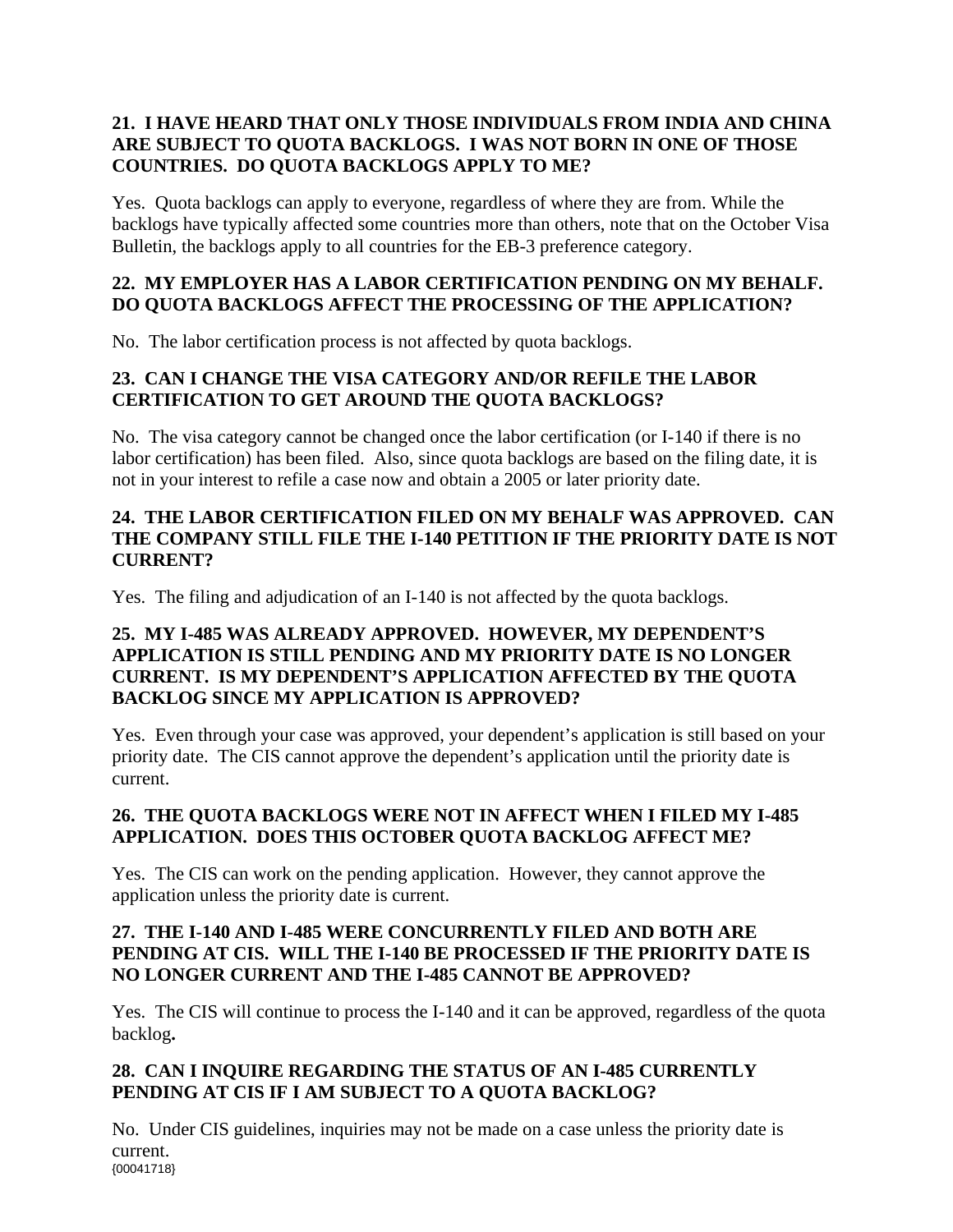## **29. IF MY I-485 APPLICATION IS STILL PENDING, AND MY PRIORITY DATE IS NO LONGER CURRENT, WILL CIS STILL ISSUE A FINGERPRINT NOTICE AND/OR RFE?**

They may. CIS can still process the case but cannot approve it until the priority date is current. Therefore, you may receive requests for evidence or fingerprint appointments. It is important to comply with these requests. Even though the case cannot be approved, it can be denied for failure to provide information or show up for fingerprinting.

## **30. MY I-485 HAS BEEN PENDING A LONG TIME DUE TO SECURITY AND BACKGROUND CHECKS. ONCE THEY CLEAR, CAN MY CASE BE APPROVED IF MY PRIORITY DATE IS NO LONGER CURRENT?**

No. Even though the only issue may have been the security and background checks, the CIS cannot approve the case until the priority date is current.

## **31. DOESN'T CIS ASSIGN ME A VISA NUMBER WHEN THE CASE IS FILED?**

No. Immigrant visa numbers are not assigned to a case until right before approval.

# **32. CAN I STILL OBTAIN EAD CARDS AND AP DOCUMENTS IF MY I-485 IS PENDING AND I AM NOW SUBJECT TO A QUOTA BACKLOG?**

Yes. As long as you have a pending I-485 application at CIS, you are eligible to apply for and receive EAD and AP documents.

## **33. MY ADJUSTMENT APPLICATION IS PENDING AND I RECENTLY MARRIED. CAN I ADD MY SPOUSE TO THE APPLICATION (I.E. CAN MY SPOUSE FILE THEIR I-485) IF MY PRIORITY DATE IS NOT CURRENT?**

No. In order to add a dependent to the pending application, the priority date must be current.

# **34. MY FINGERPRINTS HAVE ALREADY BEEN TAKEN. HOWEVER, DUE TO THE QUOTA BACKLOG, THEY MAY EXPIRE. WILL CIS REQUIRE ME TO REDO MY FINGERPRINTS ?**

Yes. Fingerprint results expire after 15 months. CIS will review the fingerprints at the time that they are ready to complete the adjudication of the I-485. If the results have expired, they will send out a new fingerprint appointment notice.

## **35. IF THE CASE IS PENDING AT CIS AND CANNOT BE APPROVED DUE TO QUOTA BACKLOGS, WILL I BE REQUIRED TO PROVIDE ANY UPDATED INFORMATION OR DOCUMENTS?**

The CIS may ask for updated employment information. However, new photos and medical exams should not be required.

# **36. IF I AM NOT ABLE TO FILE THE I-485 DUE TO QUOTA BACKLOGS, IS THERE ANOTHER WAY FOR MY H-4 SPOUSE TO OBTAIN WORK AUTHORIZATION?**

{00041718} An I-765 (EAD) application cannot be filed unless an I-485 is pending. Therefore, your spouse will not be eligible for an EAD card and will need to seek employment sponsorship for work authorization.